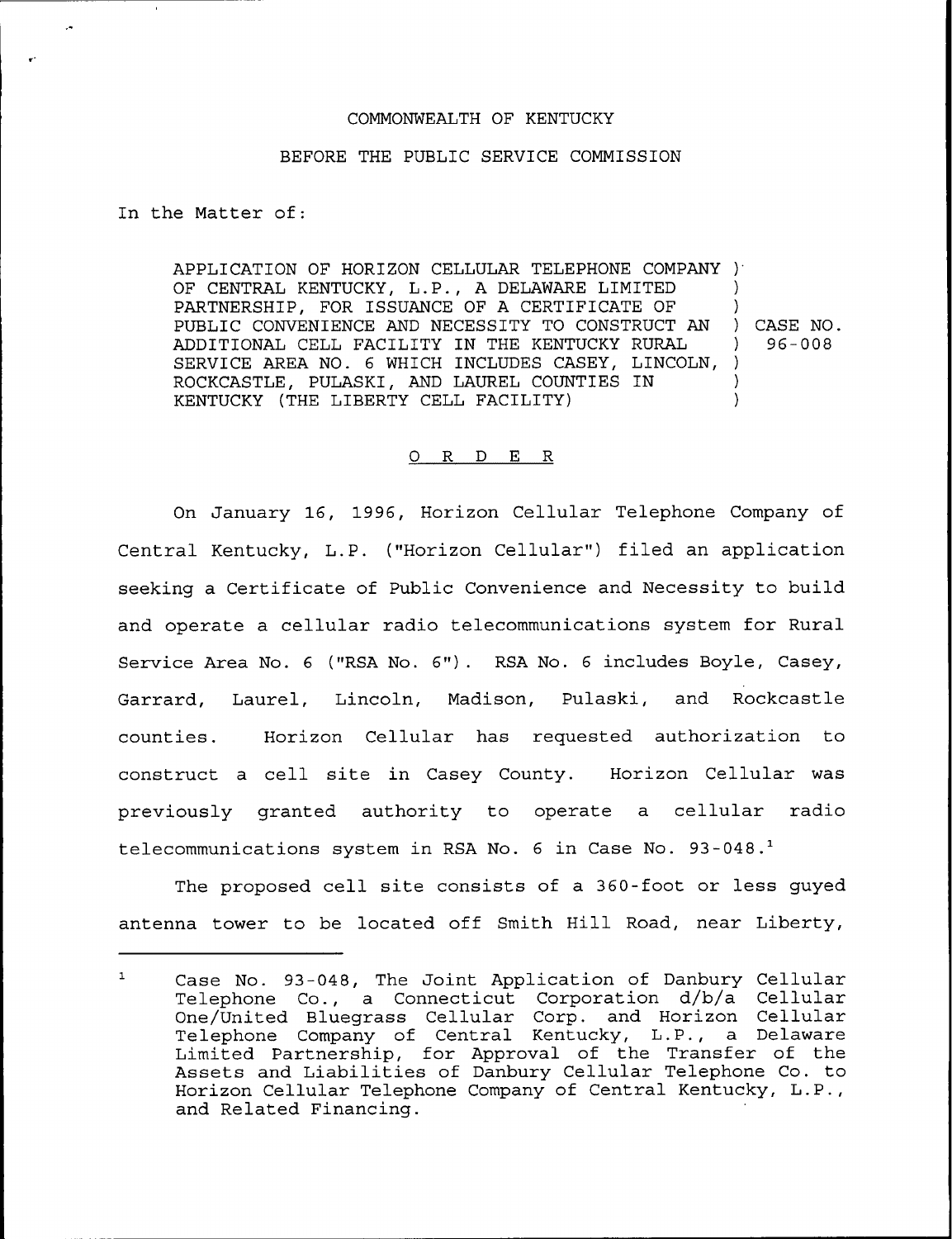Casey County, Kentucky ("the Liberty cell site"). The coordinates for the Liberty cell site are North Latitude  $37^\circ$  21' 22.5" by West Longitude  $84^\circ$  55' 12.5".

Horizon Cellular has provided information regarding the structure of the tower, safety measures, and antenna design criteria for the Liberty cell site. Based upon the application, the design of the tower and foundation appears to meet the criteria of the Building Officials and Code Administrators International, Inc. National Building Code with reference to earthquakes, winds, and tornadoes.

Pursuant to KRS 100.324(1), the Liberty cell site's construction is exempt from local zoning ordinances; however, Horizon Cellular notified the Casey County Judge/Executive of the pending construction. Horizon Cellular has filed applications with the Federal Aviation Administration ("FAA") and the Kentucky Airport Zoning Commission ("KAZC") seeking approval for the construction and operation of the Liberty cell site. Both applications are pending.

Horizon Cellular has filed notices verifying that each person who owns property or who resides within 500 feet of the Liberty cell site has been notified of the pending construction. The notice solicited any comments and informed the property owners or residents of their right to intervene. In addition, notice was posted in a visible location on the proposed site for at least two weeks after Horizon Cellular's application was filed. To. date, no intervention requests have been received.

 $-2-$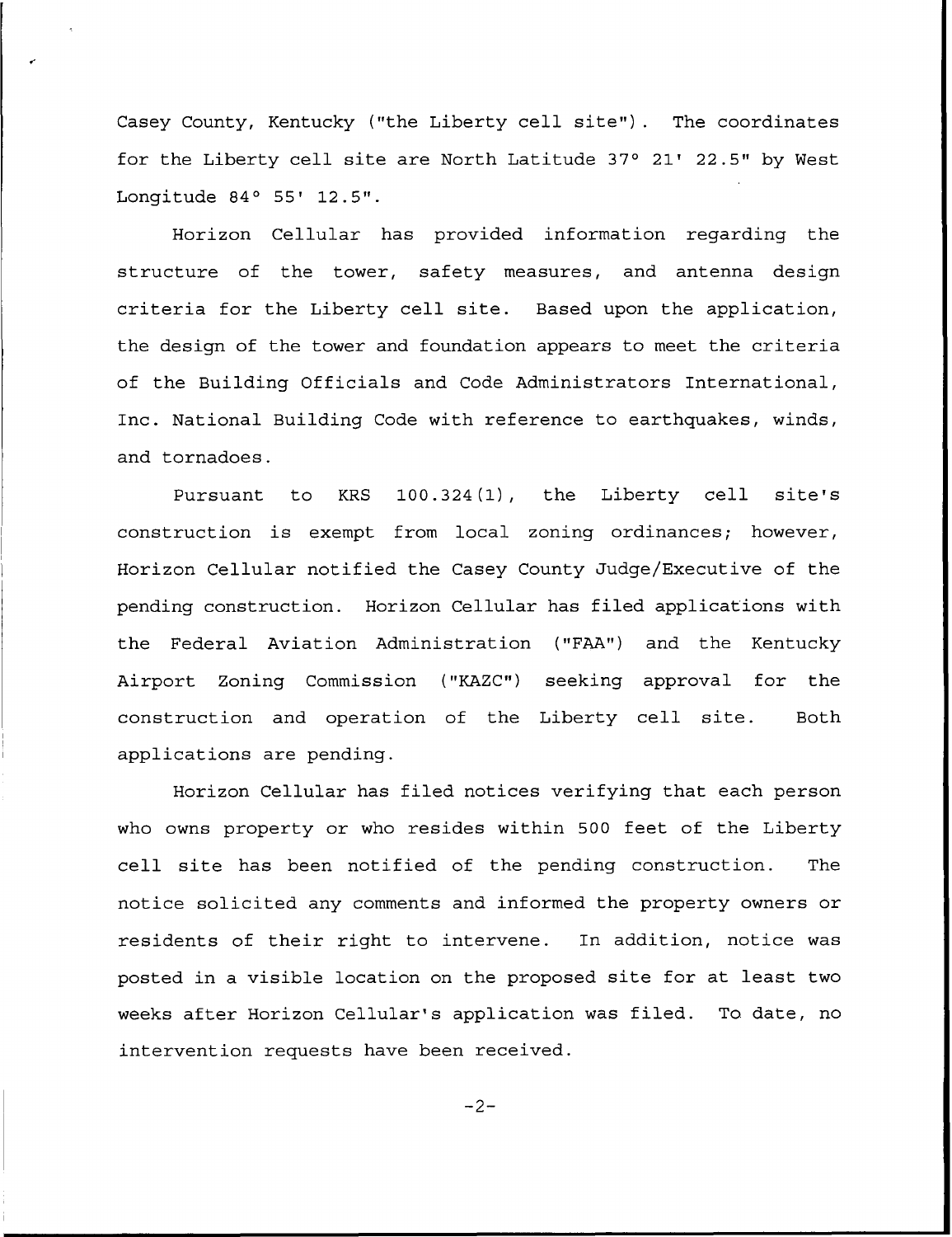Pursuant to KRS 278.280, the Commission is required to determine proper practices to be observed when it finds, upon complaint or on its own motion, that the facilities of any utility subject to its jurisdiction are unreasonable, unsafe, improper, or insufficient. To assist the Commission in its efforts to comply with this mandate, Horizon Cellular should notify the Commission if it does not use this antenna tower to provide cellular radio telecommunications services in the manner set out in its application and this Order. Upon receipt of such notice, the Commission may, on its own motion, institute proceedings to consider the proper practices, including removal of the unused antenna tower, whichshould be observed by Horizon Cellular.

The Commission, having considered the evidence of record and being otherwise sufficiently advised, finds that Horizon Cellular should be granted a Certificate of Public Convenience and Necessity to construct and operate the Liberty cell site in RSA No. <sup>6</sup> under its previously approved tariff.

IT IS THEREFORE ORDERED that:

1. Horizon Cellular be and it hereby is granted <sup>a</sup> Certificate of Public Convenience and Necessity to construct and operate the Liberty cell site.

2. Horizon Cellular shall file a copy of the final decisions regarding the pending FAA and KAZC applications for this cell site construction within 10 days of receiving these decisions.

3. Horizon Cellular shall immediately notify the Commission in writing, if, after the antenna tower is built and utility

 $-3-$